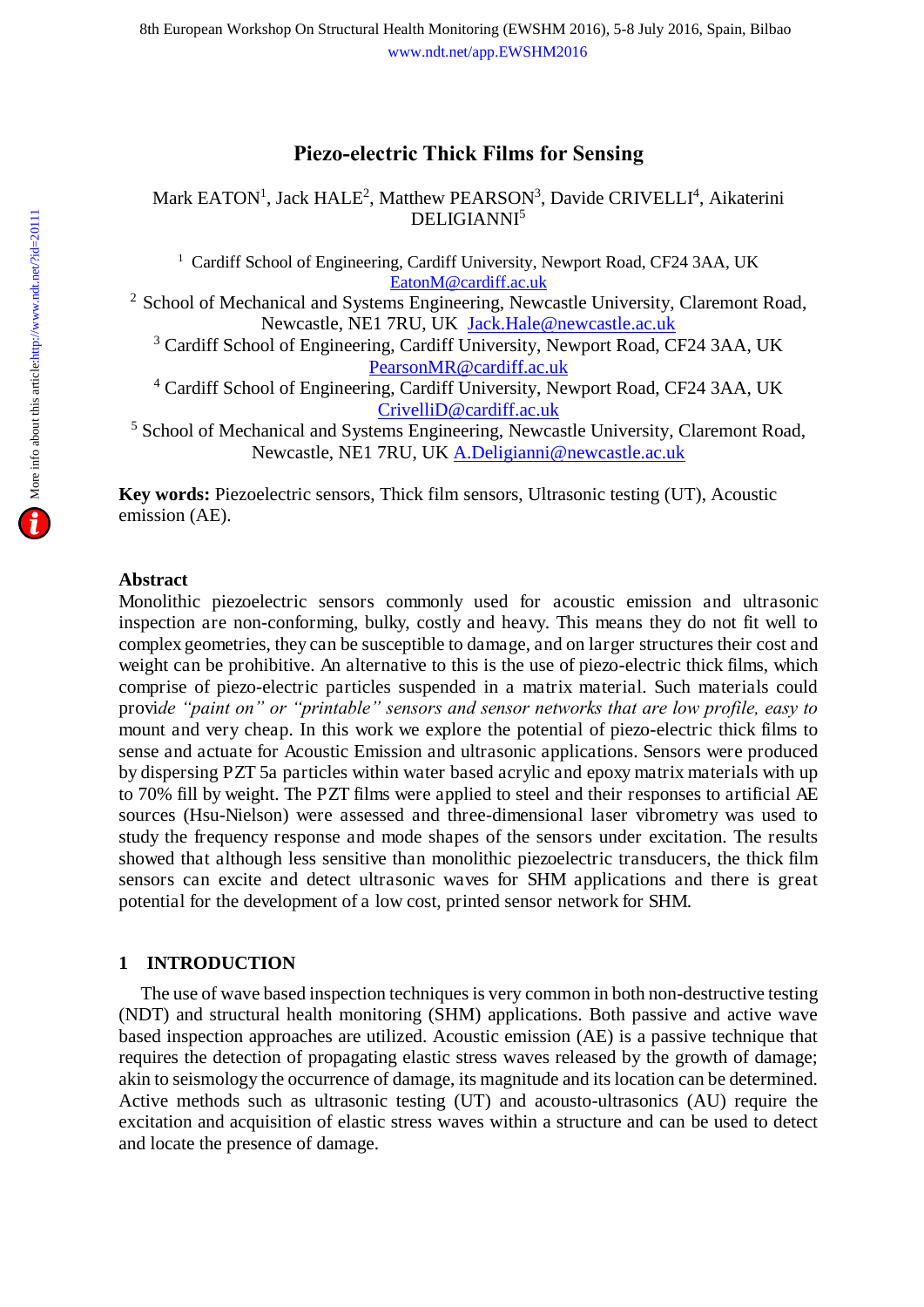Both active and passive approaches to wave based inspection require the conversion of mechanical displacements (wave motion) into a transient voltage trace, or vice versa. This is most commonly achieved using monolithic piezoelectric materials, and a wide range of commercially available transducers exist that use this technology. However, commercially available transducers are often bulky, heavy and costly; this can be prohibitive for the SHM of large structures where the required number of sensors is high and weight and cost are a concern. In addition, monolithic piezoelectric materials are very brittle and do not conform well to curved surfaces that are becoming more common as the use of optimized complex geometry structures increases. For this reason there is much interest in the development of low profile, flexible, transducers for such applications.

A variety of approaches to the development of film-like transducers for wave based SHM have been investigated and the following is a brief review of the most relevant. A range of techniques have been used to pre-prepare film transducers that require adhesion to structures of interest. Pickwell et al [1] used a sol gel approach to produce a composite PZT film on a Kovar substrate. Spin coating was used to produce uniform thicknesses and multiple layers were built up to form a ~18μm thick film. The produced PZT transducers were compared to commercially available AE sensors and demonstrated similar frequency response but lower sensitivity. Others have explored the use of [Polyvinylidene fluoride](https://en.wikipedia.org/wiki/Polyvinylidene_fluoride) (PVDF), which is a polymer that exhibits piezoelectric behavior. It is relatively cheap and readily available but has quite a low piezoelectric coefficient (<10pC/N). Some researchers have demonstrated improved sensitivity through the use of interdigitated electrodes on PVDF transducers for the excitation and acquisition of elastic stress waves [2]. Macro-fibre composite (MFC) transducers are formed from aligned piezoelectric fibres in a polymer matrix and have a much higher piezoelectric coefficient than PVDF (~170pC/N). They have been shown to work effectively as actuators and sensors for elastic stress waves [3, 4], but they do exhibit significant directional sensitivity due to their fibrous configuration and have limited flexibility. Prefabricated films of this nature are often costly due to manufacturing processes required, they require bonding/coupling to a structure of interest and, although flexible, in practice can only be conformed to single curve surfaces.

An alternative approach to the development of film-like sensors is the use of 'paint on' or 'print on' ferroelectric composites that can be applied directly to a structure of any geometry and in any shape required. Li and Zhang [5] developed and analytical model to predict the performance of piezoelectric paints based on PZT 5a powder dispersed in an epoxy resin. They postulated that a 70% weight fraction of PZT 5a would result in a piezoelectric coefficient (d33) of 81.4pC/N. In practice they were only able to produce paints with a 42% weight fraction of PZT 5a. Pre-fabricated and bonded to a substrate of interest they demonstrated a 12pC/N piezoelectric coefficient (d33), which compared well to their predictions. Others [6, 7] successfully developed a water-based acrylic PZT paint with up to 70% weight fraction of PZT 5a for use in strain sensing applications. In this work the use of these acrylic PZT 5a paint on films for excitation and detection of elastic stress waves is investigated. A Hsu-Nielsen [8] artificial AE source is used to assess detection sensitivity and 3D scanning laser vibrometry is used to characterize excitation potential.

#### **2 SENSOR PREPARATION**

The piezoelectric paint is formed by the addition of an active material, in this case a piezoelectric powder, in to a passive matrix material to form a 0-3 ferroelectric composite. This is one of the most common types of piezoelectric composites, whereby the active component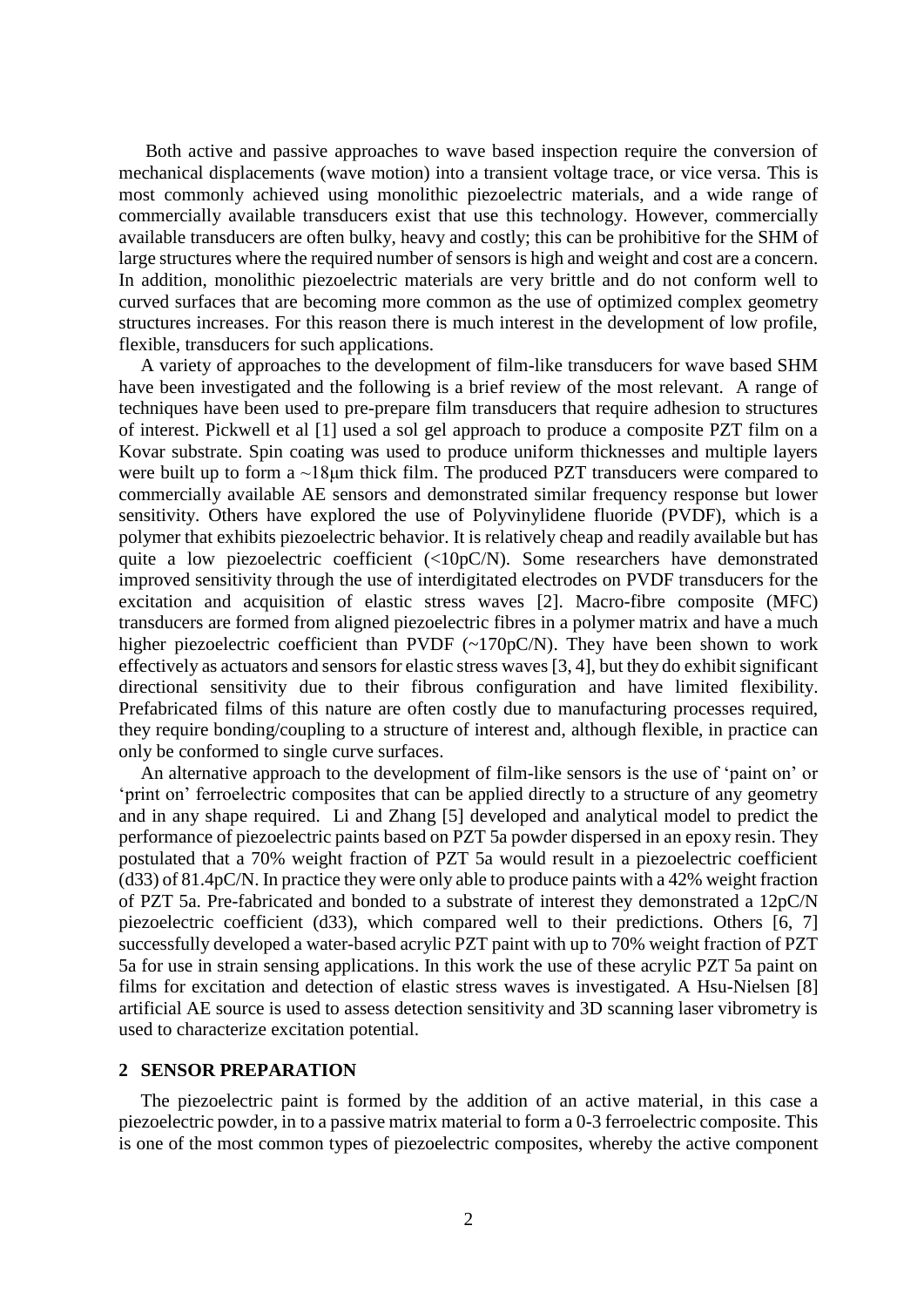has no electrical connectivity in any direction and the passive component has connectivity in all three directions. This indicates that the individual elements of the active component are isolated from one another in a continuous matrix [9]. The piezoelectric material used in this study is PZT 5a (lead zirconate titanate) ceramic powder provided by Piezo Kinetics Inc. (Bellefonte, USA) with the name of PKI-502. The polymer matrix is a commercial acrylic paint base provided by Rohm and Hass (Frankfurt, Germany) with various additives (coalescent, plasticizer, surfactant, etc.) required for a viable paint. The piezoelectric paint was applied to a 150x16x0.6mm steel substrate using k hand coater supplied by RK PrintCoat Instruments Ltd. (Royston, UK). The k hand coater uses precision drawn stainless steel wires wound on to a stainless steel bar. The spacing between the wires can be adjusted to precisely control film thickness. In this application a film thickness of 80μm was used.

Following curing of the piezoelectric paint an electrode was applied to the upper surface (substrate provides lower electrode) with dimensions of 70x10mm. The electrodes were produced using the same acrylic paint base supporting a "filler" of conducting pigment to make a conductive-paint electrode compatible with the piezoelectric paint. The electrode was applied by brush and following curing further conductive paint was used to attach a wire to the electrode. After fabrication the sensor was poled at 250V which equates to ~3kV/mm. An image of the completed sensor is shown below in Figure 1.



Figure 1: Piezoelectric paint sensor

## **3 WAVE ACTUATION**

The ability of the piezoelectric paint film to excite elastic stress waves was investigated using 3D scanning laser vibrometry. A Polytec Ltd. PSV 3D500-M vibrometer system was utilized to measure the thick film sensor displacement. Laser vibrometry uses the Doppler effect to measure vibrational velocity based on the wave length of backscattered laser light. By using three lasers focused on the same position on the sample, the three dimensional vibration in x, y and z directions can be resolved. This provides an in depth analysis of the characteristics of the thick film sensor in a non-contact broadband fashion. The thick film sensor was excited using a ±150V swept sine wave from 1-500kHz over 1ms, using a Mistras Group Ltd. Arbitrary Waveform Generator. The area of the sensor was monitored by 1598 vibrometry measurement points with approximately 21 across the width and 76 along the length (numbers vary slightly based on the perspective effect on sample geometry in the video image). Vibrometry data were recorded at a sample rate of 1.28MHz and a frequency range of 0.6-500kHz was analyzed.

A Fast Fourier Transform (FFT) power spectrum that represents the average of the data from all 1598 measurement points is presented in Figure 2 for all three orientations (x,y,z). It is clear that there are a number of frequencies at which resonant behavior is observed. These correspond to frequencies of 11.3kHz, 59.4kHz, 141.3kHz and 153.8kHz; with the greatest energy content observed at 11.3kHz and 153.8kHz. The 3D laser vibrometery data allows the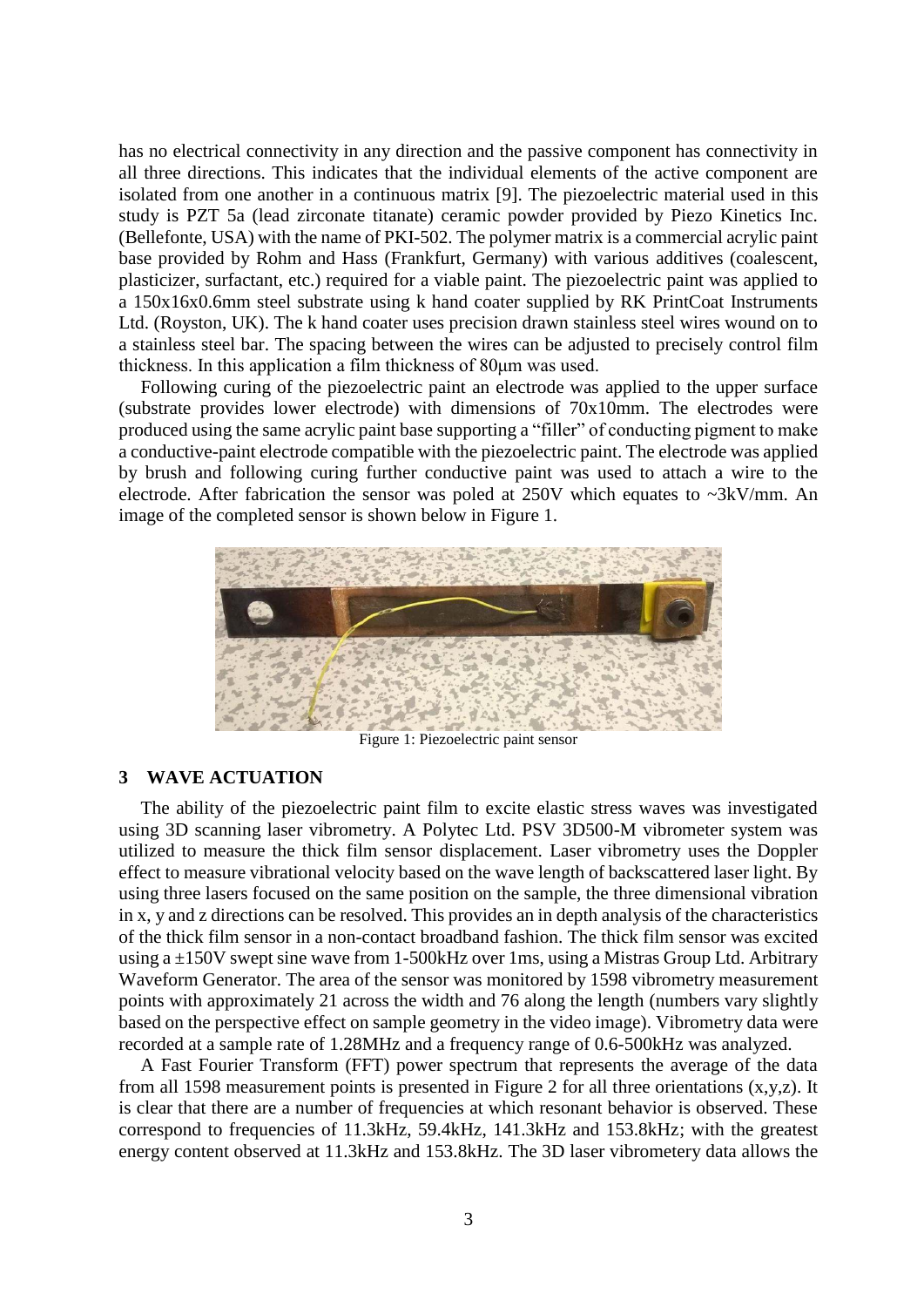visualization of the sensor displacement, or rather the velocity at which it displaces, across the area of the sensor. Figures 3-5 present the resonant behavior of the sensor at 11.3kHz, 141.3kHz and 153.8kHz frequencies.



Figure 2: Power spectrum (FFT) of averaged vibrometry measurements. Red, green and blue are x, y and z directions respectively.

Figure 3 shows the resonant mode shape for the sensor at an excitation frequency of 11.3kHz, it can be seen that a global displacement behavior is occurring, with the majority of the actuation displacement in the out-of-plane (z) direction. The peak velocity recorded at this frequency is 500μm/s. The resonant mode shape at an excitation frequency of 141.3kHz is shown in Figure 4, where again the majority of the displacement is in the out-of-plane (z) direction. However the peak actuation velocity is seen to be significantly less at only 150μm/s. In this case the mode shape is more complex forming three peaks (ridges) and two troughs that run along the length of the sensor area. A similar mode shape was observed at 59.4kHz (although not presented here) with two peaks and one trough.

The observed out-of-plane actuation of the piezoelectric film at 11.3kHz, 59.4kHz and 141.3kHz excitation frequencies is to be expected due to the through thickness poling induced in the material. This behavior is corroborated in the spectrum in Figure 2, where the peaks observed at these frequencies are greatest for the blue z direction (out-of-plane) curve. However the large peak observed at an excitation frequency of 153.8kHz, is dominated by the red x direction (in-plane) curve. Figure 5 shows that the resonant mode shape at this excitation frequency is an in-plane expansion and contraction across the width of the sensor area. A relatively high peak actuation velocity of 350μm/s is also seen for this mode.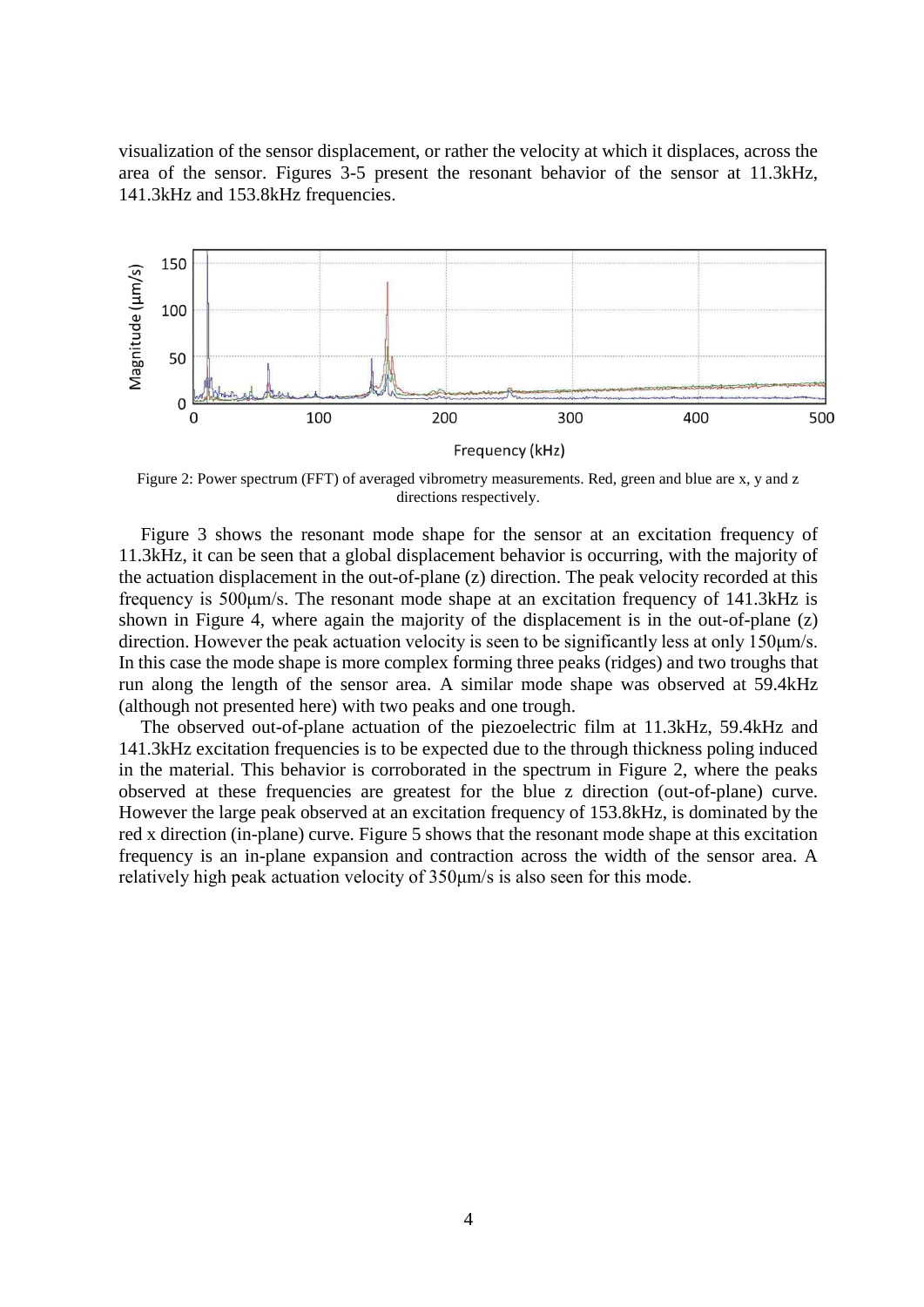

Figure 3: Thick film sensor behavior at 11.3kHz excitation frequency (red arrows indicate z direction and red dashed area indicates sensor area).

The 3D laser vibrometry results show that the developed piezoelectric film can be used to excite elastic stress waves at a range of frequencies suitable for structural health monitoring applications. The results also highlight the potential to control the excitation mode (in-plane versus out-of-plane) based on excitation frequency. There is also potential to further control the film sensor characteristics by controlling the shape and thickness of the applied film.

In order to explore this further a commercially available piezoelectric sensor (Pancom Pico-Z) was mounted to the substrate adjacent to the film sensor, using a cyanoacrylate adhesive, such that elastic stress waves excited by the film sensor could be recorded (Figure 6). The piezoelectric film was excited with a sine windowed ten cycle sine wave, using a Mistras Group Ltd. Arbitrary Waveform Generator, at the four identified resonant frequencies: 11.3kHz, 59.4kHz, 141.3kHz and 153.8kHz. The output of the commercial sensor was recorded using a Keysight DSO1052B digital oscilloscope, without any pre-amplification.



Figure 4: Thick film sensor behavior at 141.3kHz excitation frequency (red arrows indicate z direction)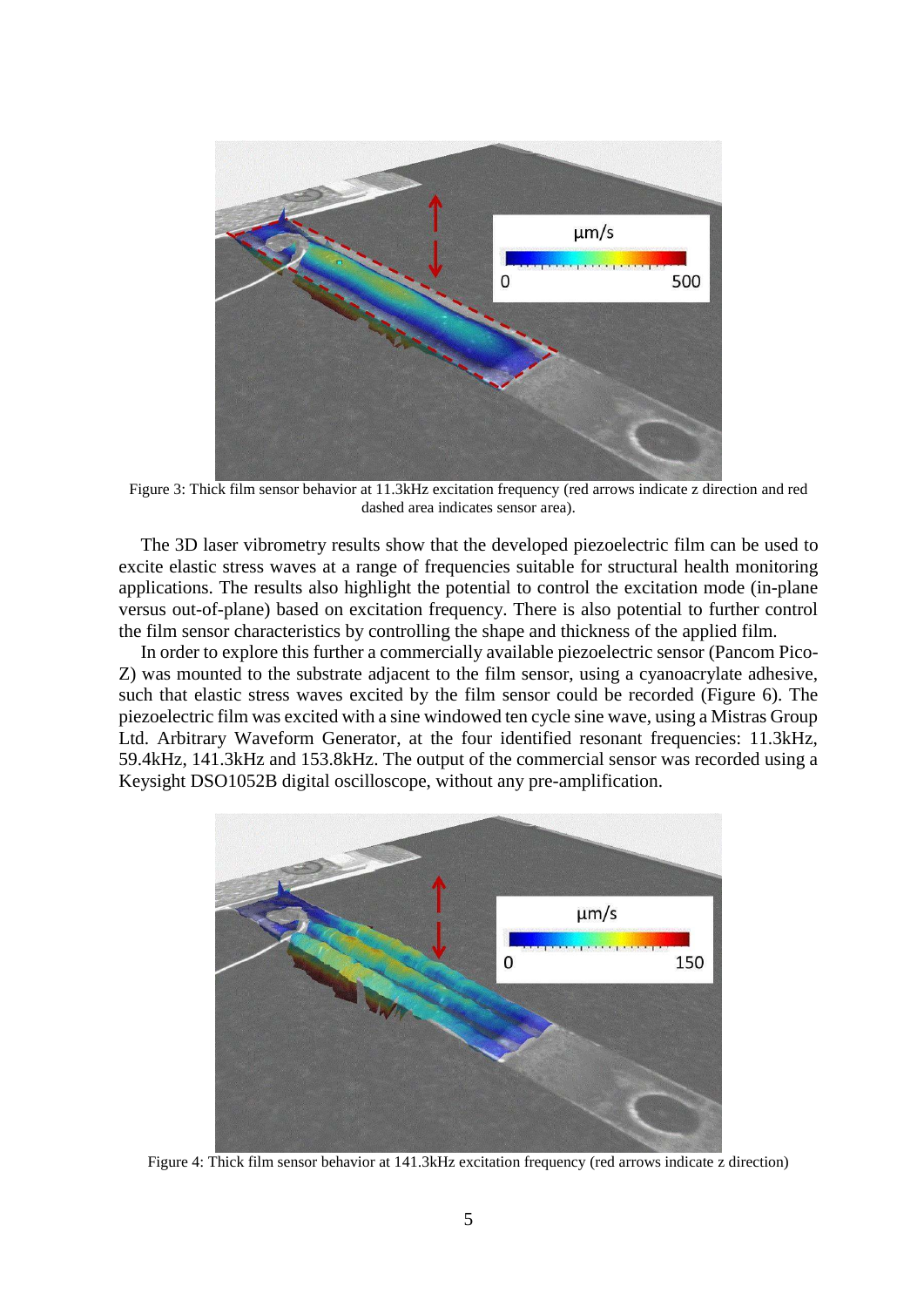

Figure 5: Thick film sensor behavior at 153.8kHz excitation frequency (red arrows indicate x direction)



Figure 6: Pulse-receive experimental setup

Figure 7 a-d present the waveforms recorded by the commercial sensor following excitation of the film sensor at 11.3kHz, 59.4kHz, 141.3kHz and 153.8kHz, respectively. The three lower frequencies represent out-of-plane excitation modes with reducing peak excitation velocities (Figures 3 and 4) and a corresponding drop in amplitude in the waveforms recorded by the commercial sensor is seen. This demonstrates that selection of the correct excitation can generate readily detectable elastic stress waves. Surprisingly, despite the high actuation velocity observed at 153.8kHz, the amplitude recorded by the commercial sensor remains very low. It is anticipated that this results from the in-plane action of the film at this frequency that does not match the out-of-plane sensitivity of the commercial sensor.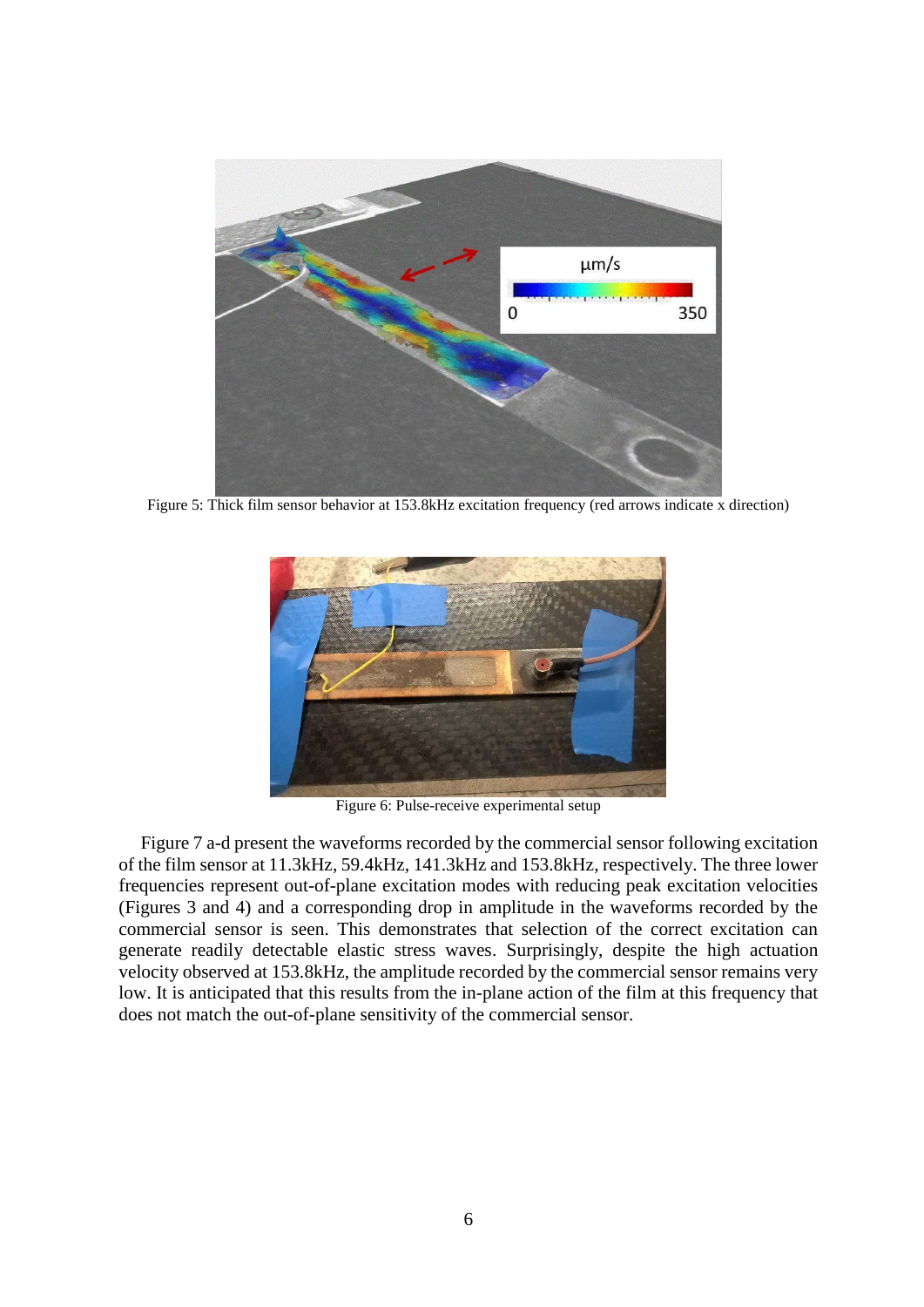

d) 153.8kHz

#### **4 WAVE DETECTION**

The ability of the piezoelectric film sensor to detect elastic stress waves was assessed using the standard Hsu-Nielsen (H-N) source. The H-N source is a standard approach that uses a pencil lead fracture to assess the operation and coupling arrangement of acoustic emission sensors, as outlined by ASTM E976. The outputs of both the film and commercial sensors were amplified by 40dB using a Mistras Group Ltd. 2/4/6 pre-amplified and monitored using a Mistras Group Ltd. PCI-Express 8 acquisition system. H-N sources were conducted on the steel substrate surface between the film and commercial sensors.

As would be expected the commercial sensor recorded an average amplitude of  $99dB_{AE}$  in response to the H-N source, whereas the film sensor recorded an average amplitude of 75dB<sub>AE</sub>. The dBAE scale is a log scale and therefore the sensor output voltage for the film sensor is significantly lower than that of the commercial sensor, as seen in Figure 8 a) and c), which present the recorded waveforms for the commercial and film sensors, respectively. The peak amplitude of the film sensor output is approximately one twentieth of that of the commercial sensor. Greater background noise is also present in the film sensor waveform (even if the difference in graph scale is accounted for) because, unlike the commercial sensor, the whole active area is unshielded and is expected to capture electromagnetic noise. However a good signal to noise ratio is still achieved with a clear signal observed above the noise level. The structure of the signals is slightly different, however, the frequency spectrum of the waveforms (Figure 8b and d) shows much greater similarity, with much of the energy at lower frequencies. The commercial sensor has a peak frequency content at ~75kHz and the film sensor is slightly lower at ~30kHz. The piezoelectric film sensors has therefore demonstrated the ability to detect elastic stress waves, albeit with a reduced sensitivity.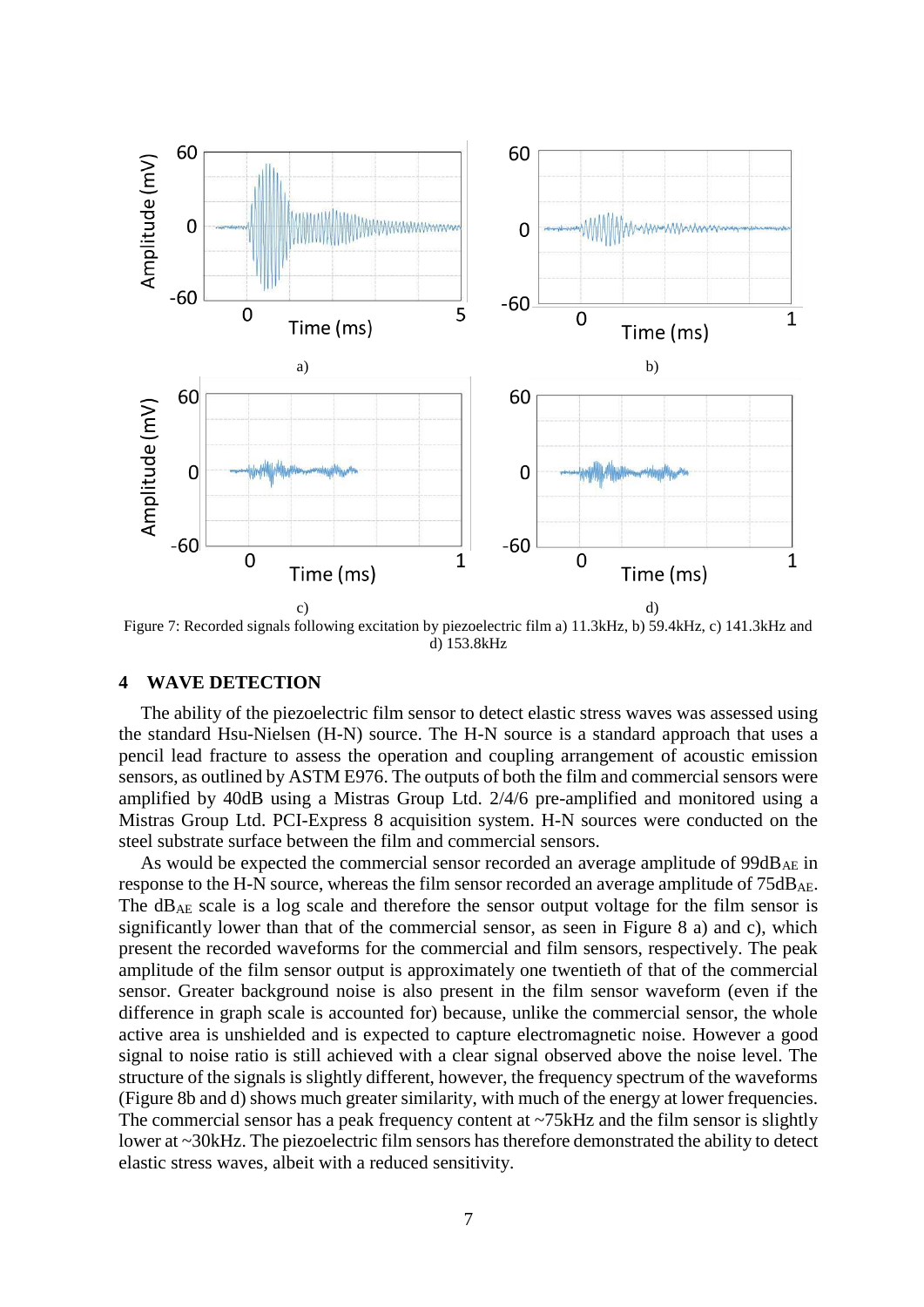

Figure 8: Comparison of piezoelectric film and commercial sensor (Pico-z). Waveforms, a) commercial and c) film. FFTs, b) commercial and d) film.

# **5 CONCLUSIONS**

A trial piezoelectric paint tick film sensors has been manufactured with a 70% PZT powder weight fraction and assessed as an ultrasonic transducer for the excitation and detection of elastic stress waves. A methodology based on 3D scanning laser vibrometry and H-N sources was developed and demonstrated for the assessment of the sensing capabilities of piezoelectric films. The 3D scanning laser vibrometry proved particularly informative in the characterization of the frequency response and displacement modes of the piezoelectric film.

The potential of the piezoelectric film to both excite and receive elastic stress waves was successfully demonstrated. Four resonant frequencies were identified up to 153.8kHz and the lowest three resonances were shown to result from an out-of-plane displacement, whereas the higher frequency resonance demonstrated an in-plane excitation. The lowest frequency resonance, at 11.3kHz, was shown to produce the greatest peak excitation velocity (500μm/s) and, correspondingly, to transmit the most energy. The range of resonances and differing excitation modes identified is of great interest and demonstrates the potential to control sensor behavior and controlling the excitation mode can be used to excite waves with differing propagation modes. In addition to this there is great potential to explore changes in sensor shape and thickness, to further control and tune the sensor characteristics, which is easily achievable in the fabrication process of these sensors.

The presented piezoelectric thick film sensors have demonstrated the potential to develop